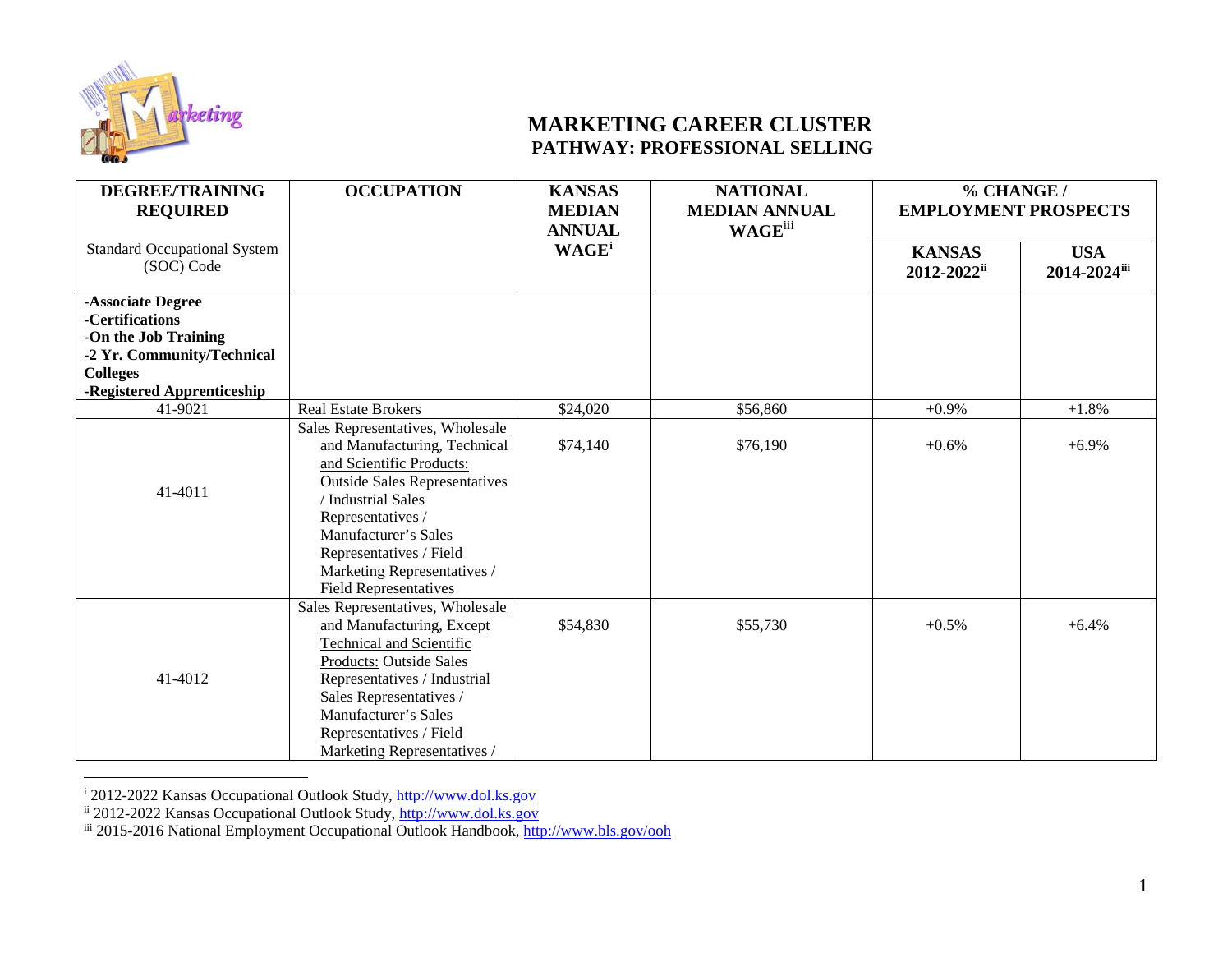| <b>DEGREE/TRAINING</b>                            | <b>OCCUPATION</b>                                                                                                                                                                                                                                                        | <b>KANSAS</b>                             | <b>NATIONAL</b>      | % CHANGE /                   |                            |
|---------------------------------------------------|--------------------------------------------------------------------------------------------------------------------------------------------------------------------------------------------------------------------------------------------------------------------------|-------------------------------------------|----------------------|------------------------------|----------------------------|
| <b>REQUIRED</b>                                   |                                                                                                                                                                                                                                                                          | <b>MEDIAN</b>                             | <b>MEDIAN ANNUAL</b> | <b>EMPLOYMENT PROSPECTS</b>  |                            |
| <b>Standard Occupational System</b><br>(SOC) Code |                                                                                                                                                                                                                                                                          | <b>ANNUAL</b><br><b>WAGE</b> <sup>i</sup> | <b>WAGE</b> iii      | <b>KANSAS</b><br>2012-2022ii | <b>USA</b><br>2014-2024iii |
|                                                   | <b>Field Representatives</b>                                                                                                                                                                                                                                             |                                           |                      |                              |                            |
| 41-3011                                           | <b>Advertising Sales Agents</b>                                                                                                                                                                                                                                          | \$41,010                                  | \$48,490             | $-0.5\%$                     | $-2.7%$                    |
| 41-1011                                           | First-Line Supervisors/Managers<br>of Retail Sales Workers                                                                                                                                                                                                               | \$34,700                                  | \$38,310             | $+0.3%$                      | $+4.4%$                    |
| 41-9022                                           | <b>Real Estate Sales Agents</b>                                                                                                                                                                                                                                          | \$37,940                                  | 43,370               | $+1.0%$                      | $+2.8%$                    |
| 43-4051                                           | <b>Customer Service</b><br>Representatives                                                                                                                                                                                                                               | \$30,190                                  | \$31,720             | $+1.6%$                      | $+9.8%$                    |
| 41-9011                                           | Demonstrators and Product<br>Promoters                                                                                                                                                                                                                                   | \$21,040                                  | \$24,940             | $+1.6%$                      | $+8.9\%$                   |
| 41-2031                                           | Retail Salespersons:<br>Sales/Marketing Associates                                                                                                                                                                                                                       | \$19,970                                  | \$21,780             | $+0.6%$                      | $+6.8\%$                   |
| 41-9041                                           | Telemarketers                                                                                                                                                                                                                                                            | \$23,350                                  | \$23,530             | $+0.8%$                      | $-3.0%$                    |
| <b>Bachelor's Degrees</b>                         |                                                                                                                                                                                                                                                                          |                                           |                      |                              |                            |
| <b>Colleges / Universities</b>                    |                                                                                                                                                                                                                                                                          |                                           |                      |                              |                            |
| 11-2022                                           | <b>Sales Managers: Regional Sales</b><br>Managers / Channel Sales<br>Managers / Client<br>Relationship Managers /<br>Territory<br>Representatives/Managers /<br>Key Account Managers /<br>National Account Managers /<br><b>Account Executives / Sales</b><br>Executives | \$94,150                                  | \$113,860            | $+0.9%$                      | $+5%$                      |
| 11-2021                                           | <b>Marketing Managers: Business</b><br>Development Managers /<br><b>Account Executives / Field</b><br><b>Marketing Representatives</b>                                                                                                                                   | \$112,500                                 | \$128,750            | $+1.7%$                      | $+9%$                      |
| 41-9031                                           | Sales Engineers: Solutions<br>Advisors                                                                                                                                                                                                                                   | \$74,530                                  | \$97,650             | $+0.6%$                      | $+7.0%$                    |
| 11-1021                                           | General and Operations                                                                                                                                                                                                                                                   | \$87,290                                  | $\frac{1}{97,730}$   | $+1.2%$                      | $+7.1%$                    |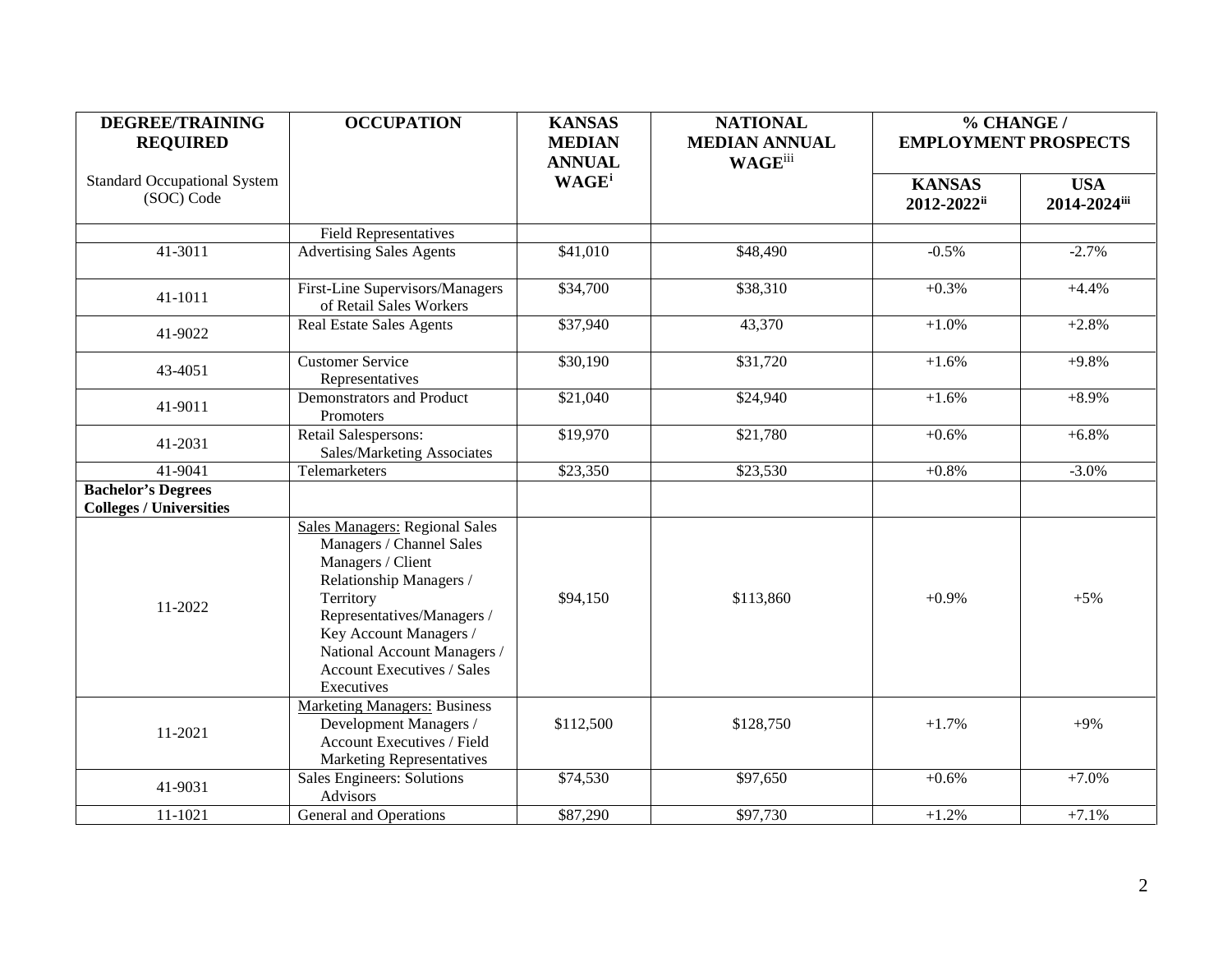| <b>DEGREE/TRAINING</b><br><b>REQUIRED</b>               | <b>OCCUPATION</b>                                                                                                                                                                         | <b>KANSAS</b><br><b>MEDIAN</b><br><b>ANNUAL</b> | <b>NATIONAL</b><br><b>MEDIAN ANNUAL</b><br><b>WAGE</b> iii | % CHANGE /<br><b>EMPLOYMENT PROSPECTS</b>    |                            |
|---------------------------------------------------------|-------------------------------------------------------------------------------------------------------------------------------------------------------------------------------------------|-------------------------------------------------|------------------------------------------------------------|----------------------------------------------|----------------------------|
| <b>Standard Occupational System</b><br>(SOC) Code       |                                                                                                                                                                                           | WAGE <sup>i</sup>                               |                                                            | <b>KANSAS</b><br>$2012 - 2022$ <sup>ii</sup> | <b>USA</b><br>2014-2024iii |
|                                                         | Managers                                                                                                                                                                                  |                                                 |                                                            |                                              |                            |
| 11-3031                                                 | <b>Financial Managers: Accounting</b><br>Managers / Accounts Payable<br>Managers / Assistant Credit<br>Managers / Billing Managers<br>/ Credit and Collection<br>Managers / Risk Managers | \$92,900                                        | \$117,990                                                  | $+1.3%$                                      | $+6.8%$                    |
| 15-1142                                                 | Network and Computer Systems<br>Administrators                                                                                                                                            | \$62,550                                        | \$77,810                                                   | $+1.3%$                                      | $+7.9%$                    |
| 11-3121                                                 | Human Resources Managers, All<br>Other                                                                                                                                                    | \$88,360                                        | \$104,440                                                  | $+1.7%$                                      | $+8.8%$                    |
| 11-3011                                                 | <b>Administrative Services</b><br><b>Managers</b>                                                                                                                                         | \$72,860                                        | \$86,110                                                   | $+1.3%$                                      | $+8.2%$                    |
| <b>Graduate Degrees</b><br><b>Colleges/Universities</b> |                                                                                                                                                                                           |                                                 |                                                            |                                              |                            |
| 13-1161                                                 | <b>Market Research Analysts:</b><br><b>Business Development</b><br>Managers / Solutions<br><b>Advisors</b>                                                                                | \$55,180                                        | \$62,150                                                   | $+2.9%$                                      | $+18.6%$                   |

N/A = Data Not Available

| <b>Employment is projected to:</b> | Growth compared to average:   |
|------------------------------------|-------------------------------|
| increase 21 percent or more        | Grow much faster than average |
| increase 14 to 20 percent          | Grow faster than average      |
| increase 7 to 13 percent           | Grow about as fast as average |
| increase 3 to 6 percent            | Grow more slowly than average |